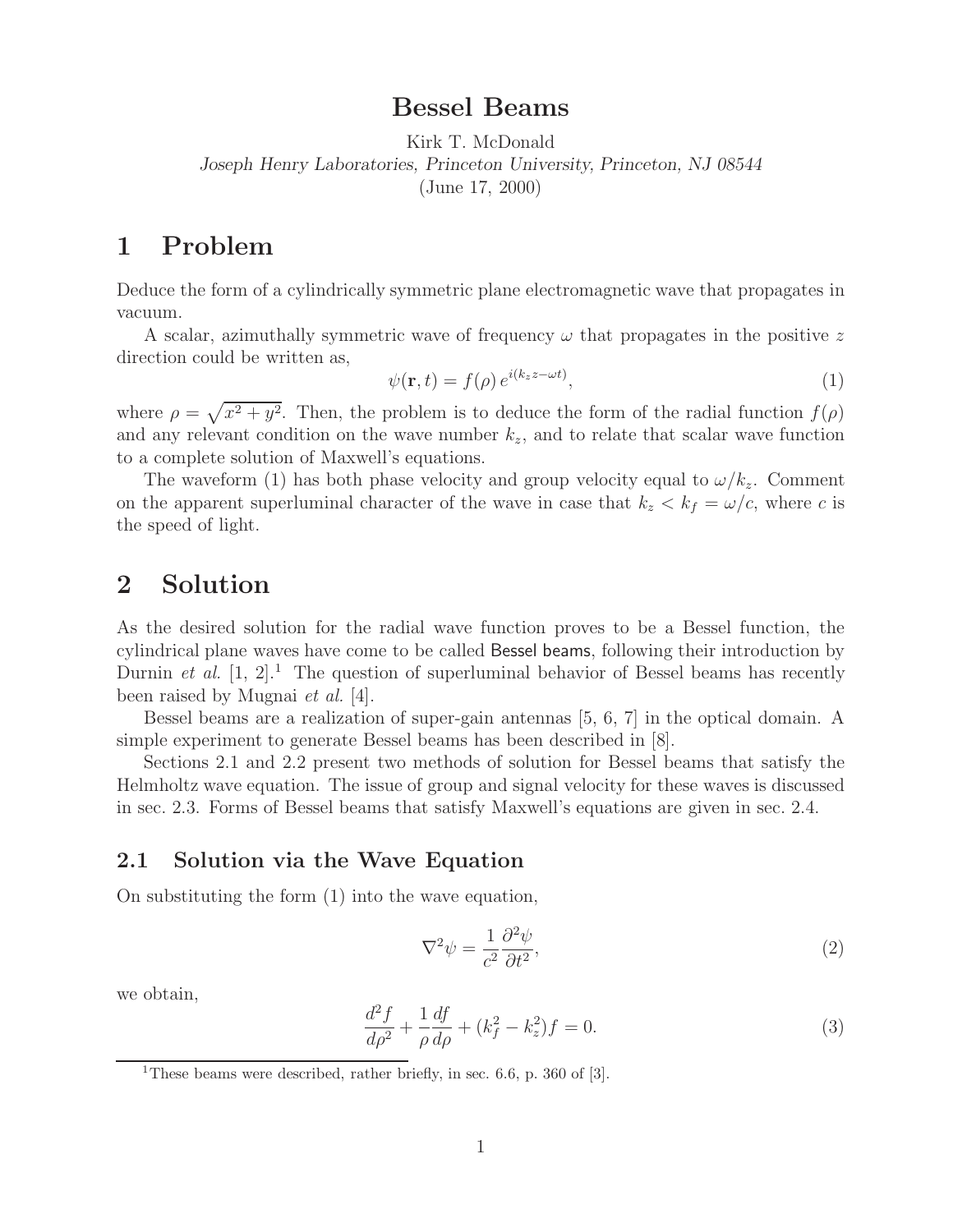This is the differential equation for Bessel functions of order 0, so that,

$$
f(\rho) = J_0(k'\rho),\tag{4}
$$

where,

$$
{k'}^2 + k_z^2 = k_f^2. \tag{5}
$$

The form of eq. (5) suggests that we introduce a (real) parameter  $\alpha$  such that,

$$
k' = k_f \sin \alpha, \qquad \text{and} \qquad k_z = k_f \cos \alpha. \tag{6}
$$

Then, the desired cylindrical plane wave has the form,

$$
\psi(\mathbf{r},t) = J_0(k'\rho) e^{i(k_z z - \omega t)} = J_0(k_f \sin \alpha \rho) e^{i(k_f \cos \alpha z - \omega t)},\tag{7}
$$

which is commonly called a Bessel beam.

From the second of eq. (6) we have,

$$
\omega = ck_f = \frac{ck_z}{\cos \alpha} \,. \tag{8}
$$

The physical significance of parameter  $\alpha$ , and that of the group velocity,

$$
v_g = \frac{d\omega}{dk_z} = \frac{\omega}{k_z} = v_p = \frac{c}{\cos\alpha} \tag{9}
$$

for a family of Bessel beams of varying frequency but constant  $\alpha$ , will be discussed in sec. 2.3.

While eq. (7) is a solution of the Helmholtz wave equation (2), assigning  $\psi(\mathbf{r},t)$  to be a single component of an electric field, say  $E_x$ , does not provide a full solution to Maxwell's equations. For example, if  $\mathbf{E} = \psi \hat{\mathbf{x}}$ , then  $\nabla \cdot \mathbf{E} = \partial \psi / \partial x \neq 0$ . Bessel beams that satisfy Maxwell's equations are given in sec. 2.4.

#### **2.2 Solution via Scalar Diffraction Theory**

The Bessel beam (7) has large amplitude only for  $|\rho| \lesssim 1/k_f \sin \alpha$ , and maintains the same radial profile over arbitrarily large propagation distance z. This behavior appears to contradict the usual lore that a beam of minimum transverse extent a diffracts to fill a cone of angle  $1/a$ . Therefore, the Bessel beam (7) has been called "diffraction free" [2].

Here, we show that the Bessel beam does obey the formal laws of diffraction, and can be deduced from scalar diffraction theory.

According to that theory [9], a cylindrically symmetric wave  $f(\rho)$  of frequency  $\omega$  at the plane  $z = 0$  propagatesto point **r** with amplitude,

$$
\psi(\mathbf{r},t) = \frac{k_f}{2\pi i} \int \int \rho' d\rho' d\phi f(\rho') \frac{e^{i(k_f R - \omega t)}}{R},\tag{10}
$$

where  $R$  is the distance between the source and observation point. Defining the observation point to be  $(\rho, 0, z)$ , we have,

$$
R^2 = z^2 + \rho^2 + \rho'^2 - 2\rho\rho'\cos\phi,
$$
\n(11)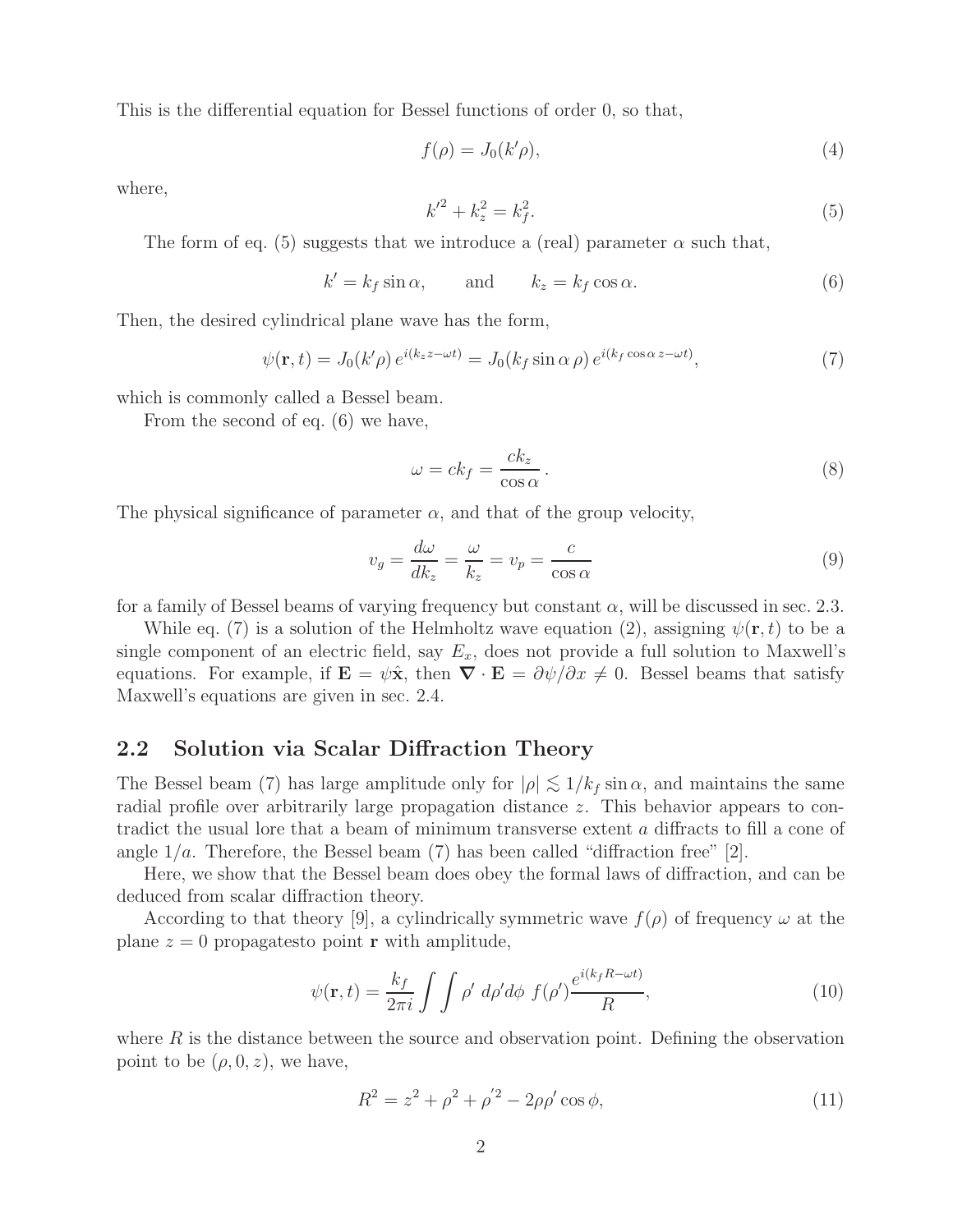so that for large z,

$$
R \approx z + \frac{\rho^2 + \rho'^2 - 2\rho\rho'\cos\phi}{2z}.\tag{12}
$$

In the present case, we desire the amplitude to have form (1). As usual, we approximate R by z in the denominator of eq. (10), while using approximation (12) in the exponential factor. This leads to the integral equation,

$$
f(\rho)e^{ik_z z} = \frac{k_f}{2\pi i} \frac{e^{ik_f z} e^{ik_f \rho^2/2z}}{z} \int_0^\infty \rho' d\rho' f(\rho') e^{ik_f \rho'^2/2z} \int_0^{2\pi} d\phi \ e^{-ik_f \rho \rho' \cos \phi/z}
$$
  
= 
$$
\frac{k_f}{i} \frac{e^{ik_f z} e^{ik_f \rho^2/2z}}{z} \int_0^\infty \rho' d\rho' f(\rho') J_0(k_f \rho \rho'/z) e^{ik_f \rho'^2/2z},
$$
(13)

using a well-known integral representation of the Bessel function  $J_0$ .

It is now plausible that the desired eigenfunction  $f(\rho)$  is a Bessel function, say  $J_0(k'\rho)$ , and on consulting a table of integrals of Bessel functions we find an appropriate relation [10],

$$
\int_0^\infty \rho' \, d\rho' \, J_0(k'\rho') J_0(k_f \rho \rho'/z) e^{ik_f \rho'^2/2z} = \frac{iz}{k_f} e^{-ik_f \rho^2/2z} e^{-ik'^2 z/2k_f} J_0(k'\rho). \tag{14}
$$

Comparing this with eq. (13), we see that  $f(\rho) = J_0(k'\rho)$  is indeed an eigenfunction provided that,

$$
k_z = k_f - \frac{k'^2}{2k_f}.
$$
 (15)

Thus, if we write  $k' = k_f \sin \alpha$ , then for small  $\alpha$ ,

$$
k_z \approx k_f (1 - \alpha^2 / 2) \approx k_f \cos \alpha, \qquad (16)
$$

and the wave (1) again has form (7).

Strictly speaking, the scalar diffraction theory reproduces the "exact" result (7) only for small  $\alpha$ . But, the scalar diffraction theory is only an approximation, and we predict with confidence that an "exact" diffraction theory would lead to the form (7) for all values of parameter  $\alpha$ . That is, "diffraction-free" beams are predicted within diffraction theory.

It remains that the theory of diffraction predicts that an infinite aperture is needed to produce a beam whose transverse profile is invariant with longitudinal distance. That a Bessel beam is no exception to this rule is reviewed in sec. 2.3.

The results of this section were inspired by [11]. One of the first solutions for Gaussian laser beams was based on scalar diffraction theory cast as an eigenfunction problem [12].

#### **2.3 Superluminal Behavior**

In general, the group velocity (9) of a Bessel beam exceeds the speed of light. However, this apparently superluminal behavior cannot be used to transmit signals faster than lightspeed.

An important step towards understanding this comes from the interpretation of parameter  $\alpha$  as the angle with respect to the z axis of the wave vectors of an infinite set of ordinary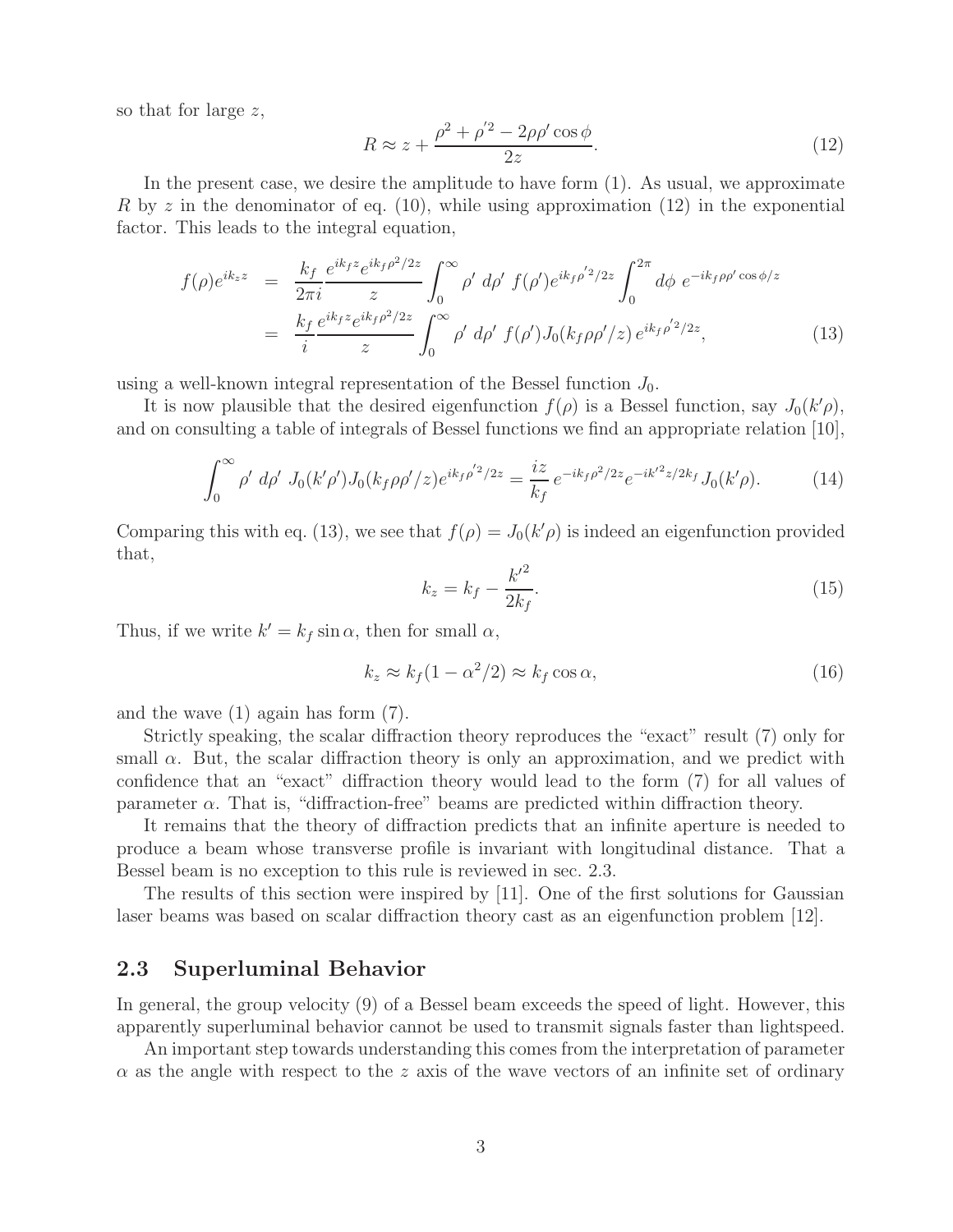plane waves whose superposition yields the Bessel beam [13]. To see this, we invoke an integral representation of the Bessel function to write eq.  $(7)$  as,<sup>2</sup>

$$
J_n(\rho) = \frac{1}{2\pi} \int_{\beta}^{2\pi+\beta} e^{\pm i(\rho\cos\theta - n\theta)} d\theta,
$$
\n(17)

with  $\theta = \phi - \varphi$ , we have,

$$
J_n(\rho) = \frac{1}{2\pi} \int_{\beta+\varphi}^{2\pi+\beta+\varphi} e^{\pm i(\rho\cos\varphi\cos\phi+\rho\sin\varphi\sin\phi-n\phi+n\varphi)} d\phi = \frac{e^{\pm in\varphi}}{2\pi} \int_0^{2\pi} e^{\pm i(x\cos\phi+y\sin\phi-n\phi)} d\phi, \qquad (18)
$$

where for  $\mathbf{r} = (\rho, \varphi, z)$  we define  $x = \rho \cos \varphi$  and  $y = \rho \sin \varphi$ , and we set  $\beta = -\varphi$ . Then, eq. (19) follows  $n = 0$ .

<sup>&</sup>lt;sup>2</sup>Using the well-known representation of the Bessel function  $J_n(\rho)$ ,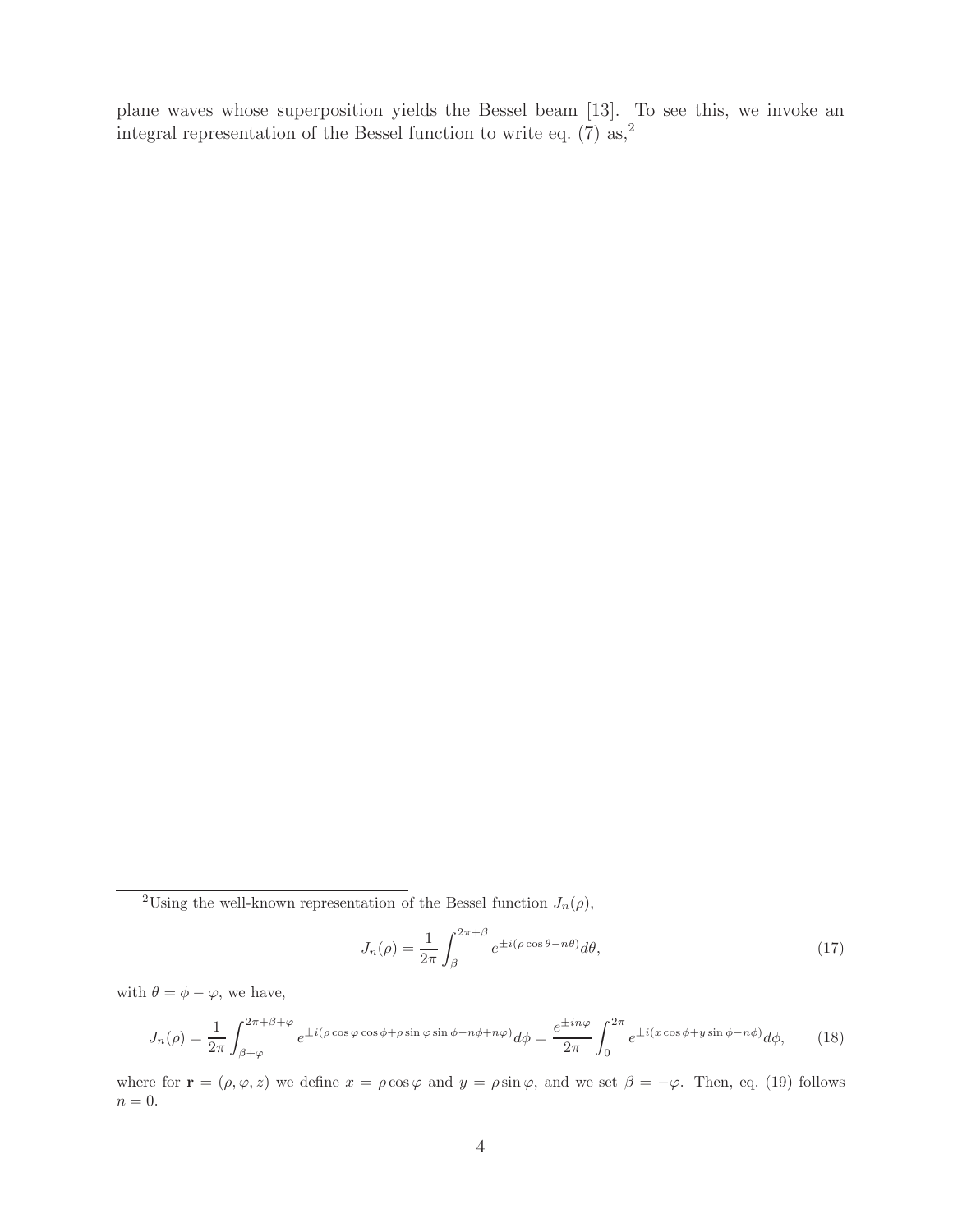$$
\psi(\mathbf{r},t) = J_0(k_f \sin \alpha \rho) e^{i(k_f \cos \alpha z - \omega t)} \n= \frac{1}{2\pi} \int_0^{2\pi} d\phi e^{i(k_f \sin \alpha x \cos \phi + k_f \sin \alpha y \sin \phi + k_f \cos \alpha z - \omega t)} \n= \frac{1}{2\pi} \int_0^{2\pi} d\phi e^{i(\mathbf{k}_f \cdot \mathbf{r} - \omega t)},
$$
\n(19)

where the wave vector  $\mathbf{k}_f$ , given by,

$$
\mathbf{k}_f = k_f (\sin \alpha \cos \phi, \sin \alpha \sin \phi, \cos \alpha), \tag{20}
$$

makes angle  $\alpha$  to the z axis as claimed.

We now see that a Bessel beam is rather simple to produce in principle [2]. Just superpose all possible plane waves with equal amplitude and a common phase that make angle  $\alpha$  to the z axis,

According to this prescription, we expect the z axis to be uniformly illuminated by the Bessel beam. If that beam is created at the plane  $z = 0$ , then any annulus of equal radial extent in that plane must project equal power into the beam. For large  $\rho$  this is readily confirmed by noting that  $J_0^2(k_f \sin \alpha \rho) \approx \cos^2(k_f \sin \alpha \rho + \delta)/(k_f \sin \alpha \rho)$ , so the integral of the power over an annulus of one radial period,  $\Delta \rho = \pi/(k_f \sin \alpha)$ , is independent of radius.

Thus, from an energy perspective a Bessel beam is not confined to a finite region about the z axis. If the beam is to propagate a distance z from the plane  $z = 0$ , it must have radial extent of at least  $\rho = z \tan \alpha$  at  $z = 0$ . An arbitrarily large initial aperture, and arbitrarily large power, is required to generate a Bessel beam that retains its "diffraction-free" character over an arbitrarily large distance.

Each of the plane waves that makes up the Bessel beam propagates with velocity c along a ray that makes angle  $\alpha$  to the z axis. The intersection of the z axis and a plane of constant phase of any of these wave moves forward with superluminal speed  $c/\cos \alpha$ , which is equal to the phase and group velocities (9).

This superluminal behavior does not represent any violation of special relativity, but is an example of the "scissors paradox" that the point of contact of a pair of scissors could move faster than the speed of light while the tips of the blades are moving together at sublightspeed. A ray of sunlight that makes angle  $\alpha$  to the surface of the Earth similarly leads to a superluminal velocity  $c/\cos \alpha$  of the point of contact of a wave front with the Earth.

Hence, we immediately see that a Bessel beam could not be used to send a signal from, say, the origin,  $(0, 0, 0)$ , to a point  $(0, 0, z)$  at a speed faster than light. A Bessel beam at  $(0, 0, z)$  is made of rays of plane waves that intersect the plane  $z = 0$  at radius  $\rho = z \tan \alpha$ . Hence, to deliver a message from  $(0, 0, 0)$  to  $(0, 0, z)$  via a Bessel beam, the information must first propagate from the origin out to at least radius  $\rho = z \tan \alpha$  at  $z = 0$  to set up the beam. Then, the rays must propagate distance  $z/\cos \alpha$  to reach point z with the message. The total distance traveled by the information is thus  $z(1 + \sin \alpha)/\cos \alpha$ , and the signal velocity  $v_s$  is given by,

$$
v_s \approx c \frac{\cos \alpha}{1 + \sin \alpha},\tag{21}
$$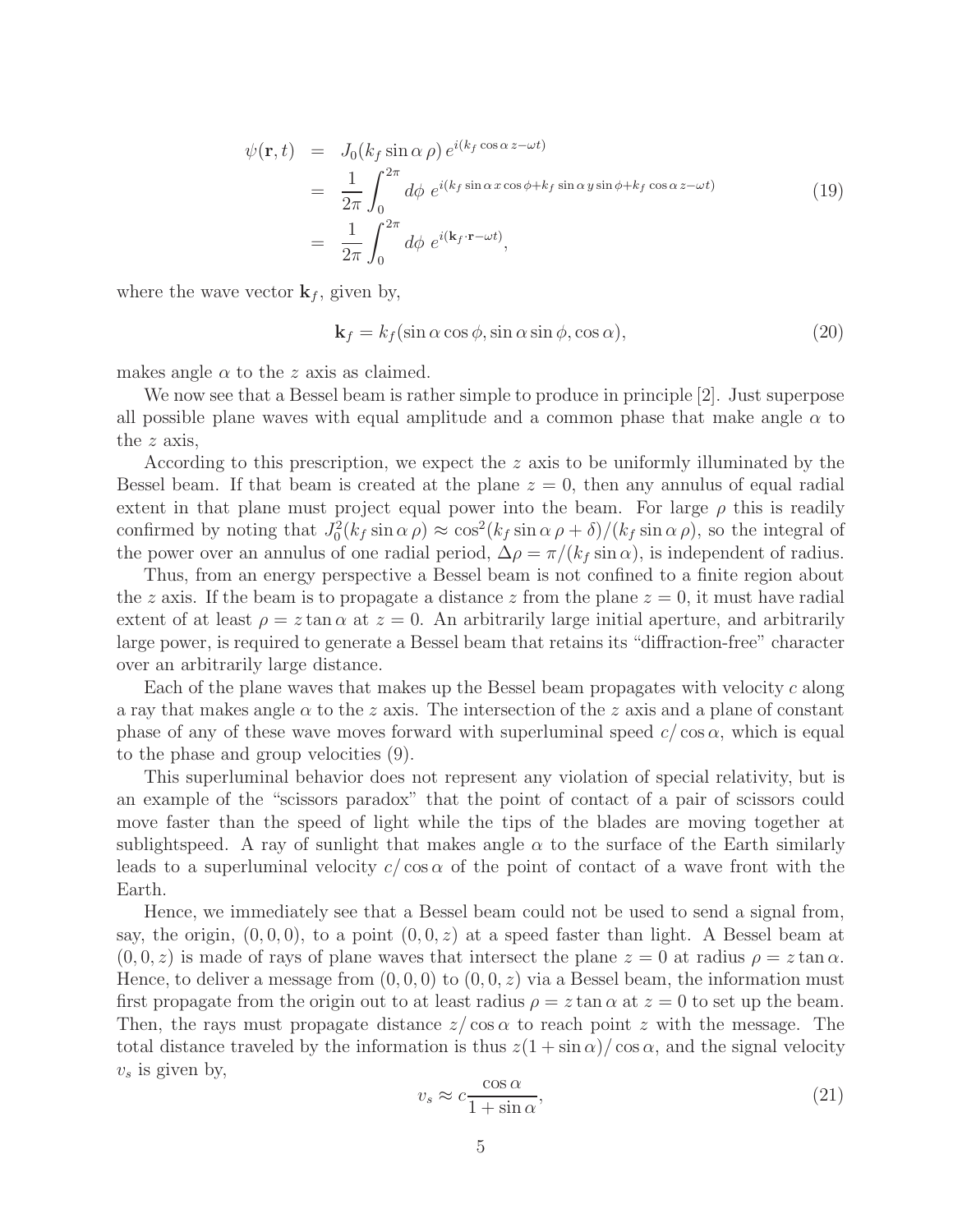which is always less than c. The group velocity and signal velocity for a Bessel beam are very different. Rather than being a superluminal carrier of information at its group velocity  $c/\cos\alpha$ , a modulated Bessel beam could be used to deliver messages only at speeds well below that of light.

#### **2.4 Solution via the Vector Potential**

To deduce all components of the electric and magnetic fields of a Bessel beam that satisfies Maxwell's equation starting from a single scalar wave function, we follow the suggestion of Davis [14] and seek solutions for a vector potential **A** that has only a single component. Of course, we must recall that only in rectangular coordinates do the components of a vector potential that obeys the (vector) wave equation also satisfy the scalar wave equation [15].

We work in the Lorenz gauge (and Gaussian units), so that the scalar potential  $\Phi$  is related by,

$$
\nabla \cdot \mathbf{A} + \frac{1}{c} \frac{\partial \Phi}{\partial t} = 0.
$$
 (22)

The vector potential can therefore have a nonzero divergence, which permits solutions having only a single component. The electric and magnetic fields can be deduced from the potentials via,

$$
\mathbf{E} = -\nabla\Phi - \frac{1}{c}\frac{\partial\mathbf{A}}{\partial t},\tag{23}
$$

and,

$$
\mathbf{B} = \nabla \times \mathbf{A}.\tag{24}
$$

For this, the scalar potential must first be deduced from the vector potential using the Lorenz condition (22). We consider waves of frequency  $\omega$  and time dependence of the form  $e^{-i\omega t}$ , so that  $\partial \Phi / \partial ct = -ik_f \Phi$ . Then, the Lorenz condition yields,

$$
\Phi = -\frac{i}{k_0} \nabla \cdot \mathbf{A},\tag{25}
$$

and the electric field is given by,

$$
\mathbf{E} = ik_f \left[ \mathbf{A} + \frac{1}{k_f^2} \nabla (\nabla \cdot \mathbf{A}) \right].
$$
 (26)

This electric field obeys  $\nabla \cdot \mathbf{E} = 0$ , since  $\nabla^2 (\nabla \cdot \mathbf{A}) + k_f^2 (\nabla \cdot \mathbf{A}) = 0$  for a vector potential  $\Lambda$  of frequency (*x*) that satisfies the wave equation (2) at **A** of frequency  $\omega$  that satisfies the wave equation (2), *etc.* 

We already have a scalar solution (7) to the wave equation, which we now interpret as the only nonzero component,  $A_j$ , of the vector potential for a Bessel beam that propagates in the  $+z$  direction,

$$
A_j(\mathbf{r},t) = \psi(\mathbf{r},t) \propto J_0(k_f \sin \alpha \,\rho) \, e^{i(k_f \cos \alpha \, z - \omega t)}.\tag{27}
$$

We consider the three choices for the meaning of index j, namely x, y, and z, which lead to three types of Bessel beams. Of these, only the case of  $j = z$  corresponds to azimuthally symmetric fields, and so perhaps should be called the Bessel beam.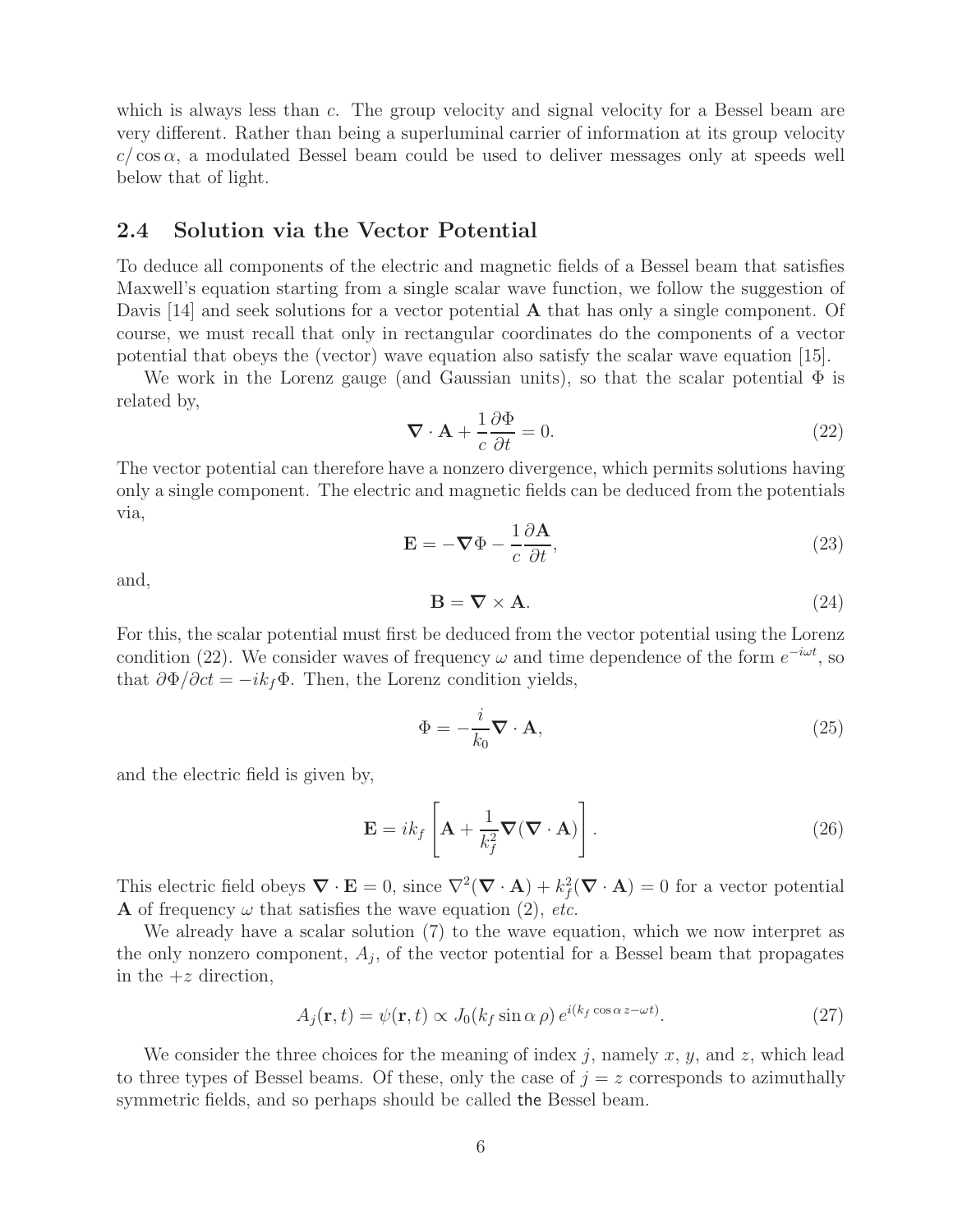#### **2.4.1**  $j = x$

In this case, recalling that  $J'_0 = -J_1$ ,

$$
\nabla \cdot \mathbf{A} = \frac{\partial \psi}{\partial x} = -\frac{k_f \sin \alpha x}{\rho} J_1(k_f \sin \alpha \rho) e^{i(k_f \cos \alpha z - \omega t)}.
$$
 (28)

In calculating  $\nabla(\nabla \cdot \mathbf{A})$  we use the identity,

$$
J_1'(\varrho) = J_0(\varrho) - \frac{J_1(\varrho)}{\varrho}.
$$
\n(29)

Also, we divide **E** and **B** as obtained from eqs. (24) and (26) by the factor  $ik_f$  to present the results in a simpler form. We find,

$$
E_x = \left[ J_0(\varrho) \left( 1 - \sin^2 \alpha \frac{x^2}{\rho^2} \right) + \sin \alpha \frac{x^2 - y^2}{k_f \rho^3} J_1(\varrho) \right] e^{i(k_f \cos \alpha z - \omega t)},
$$
  
\n
$$
E_y = \frac{\sin \alpha xy}{\rho^2} \left[ \frac{2J_1(\varrho)}{k_f \varrho} - \sin \alpha J_0(\varrho) \right] e^{i(k_f \cos \alpha z - \omega t)},
$$
  
\n
$$
E_z = -i \sin 2\alpha \frac{x}{2\rho} J_1(\varrho) e^{i(k_f \cos \alpha z - \omega t)},
$$
\n(30)

where,

$$
\varrho \equiv k_f \sin \alpha \, \rho,\tag{31}
$$

and,

$$
B_x = 0,
$$
  
\n
$$
B_y = \cos \alpha J_0(\varrho) e^{i(k_f \cos \alpha z - \omega t)},
$$
  
\n
$$
B_z = -i \sin \alpha \frac{x}{\rho} J_1(\varrho) e^{i(k_f \cos \alpha z - \omega t)}.
$$
\n(32)

This Bessel beam that obeys Maxwell's equations and has purely  $x$  polarization of its electric field on the z axis, but includes nonzero y and z polarization at points off that axis, and does not exhibit the azimuthal symmetry of the underlying vector potential. In the limit that  $\alpha = 0$  this Bessel beam becomes an ordinary plane wave with x polarization of its electric field.

#### **2.4.2**  $j = y$

This case is very similar to that of  $j = x$ .

#### **2.4.3**  $j = z$

In this case the electric and magnetic fields retain azimuthal symmetry, so that it is convenient to display the  $\rho$ ,  $\phi$  and z components of the fields. First,

$$
\nabla \cdot \mathbf{A} = \frac{\partial \psi}{\partial z} = ik_f \cos \alpha J_0(k_f \sin \alpha \rho) e^{i(k_f \cos \alpha z - \omega t)}.
$$
 (33)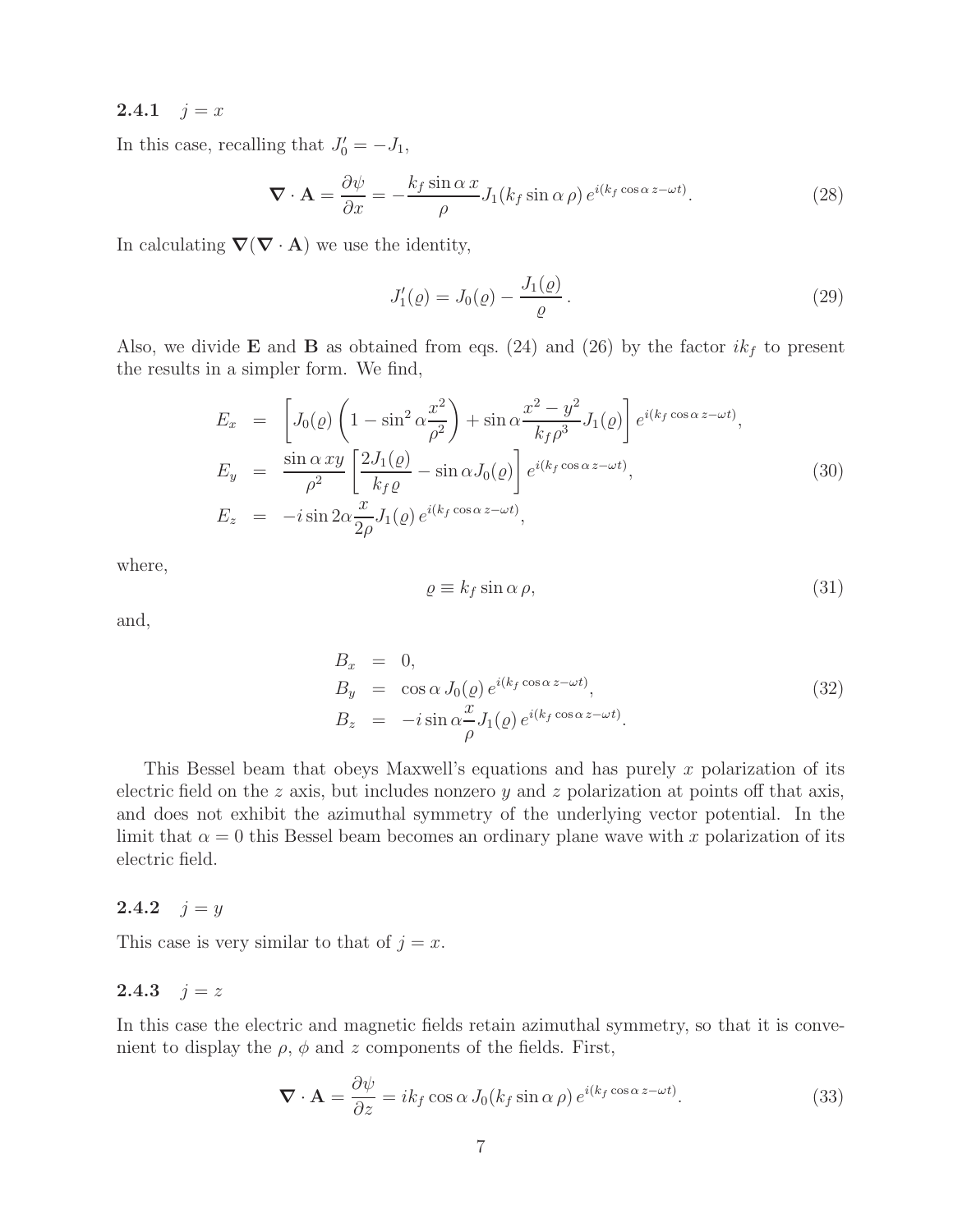Then, we divide the electric and magnetic fields obtained from eqs. (24) and (26) by  $k_f \sin \alpha$ to find the relatively simple forms,

$$
E_{\rho} = \cos \alpha J_1(\varrho) e^{i(k_f \cos \alpha z - \omega t)},
$$
  
\n
$$
E_{\phi} = 0,
$$
  
\n
$$
E_z = i \sin \alpha J_0(\varrho) e^{i(k_f \cos \alpha z - \omega t)},
$$
\n(34)

and ,

$$
B_{\rho} = 0,
$$
  
\n
$$
B_{\phi} = J_1(\rho) e^{i(k_f \cos \alpha z - \omega t)},
$$
  
\n
$$
B_z = 0.
$$
\n(35)

This Bessel beam is a transverse magnetic (TM) wave. The radial electric field  $E_{\rho}$  vanishes on the z axis (as it must if that axis is charge free), while the longitudinal electric field  $E_z$ is maximal there.

The time-average electromagnetic energy density  $\langle u \rangle$  in the Bessel beam (34)-(35) is,

$$
\langle u \rangle = \frac{|E|^2 + |B|^2}{8\pi} = \frac{(1 + \cos^2 \alpha)J_1^2(\varrho) + \sin^2 \alpha J_0^2(\varrho)}{8\pi},
$$
\n(36)

and the time-average energy-flow (Poynting) vector  $\langle S \rangle$  is,

$$
\langle \mathbf{S} \rangle = \frac{c}{8\pi} Re(\mathbf{E} \times \mathbf{B}^*) = \frac{c}{8\pi} \cos \alpha J_1^2(\varrho) \hat{\mathbf{z}}
$$
(37)

The energy flow  $\langle S \rangle$  is not equal the energy density  $\langle u \rangle$  times the group velocity  $c \hat{\mathbf{z}} / \cos \alpha$ , which is another indication that the Bessel beam should not be thought of as an ordinary plane wave, but rather as the sum of a family of waves that make angle  $\alpha$  to the z axis, as discussed in sec. 2.3.

As is well known, corresponding to each TM wave solution to Maxwell's equations in free space, there is a TE (transverse electric) mode obtained by the duality transformation  $E_{TE} = B_{TM}$ ,  $B_{TE} = -E_{TM}$ . Hence, there exists a Bessel beam in which the electric field has only the component  $E_{\phi} = J_1(\varrho) e^{i(k_f \cos \alpha z - \omega t)}$ , *etc.*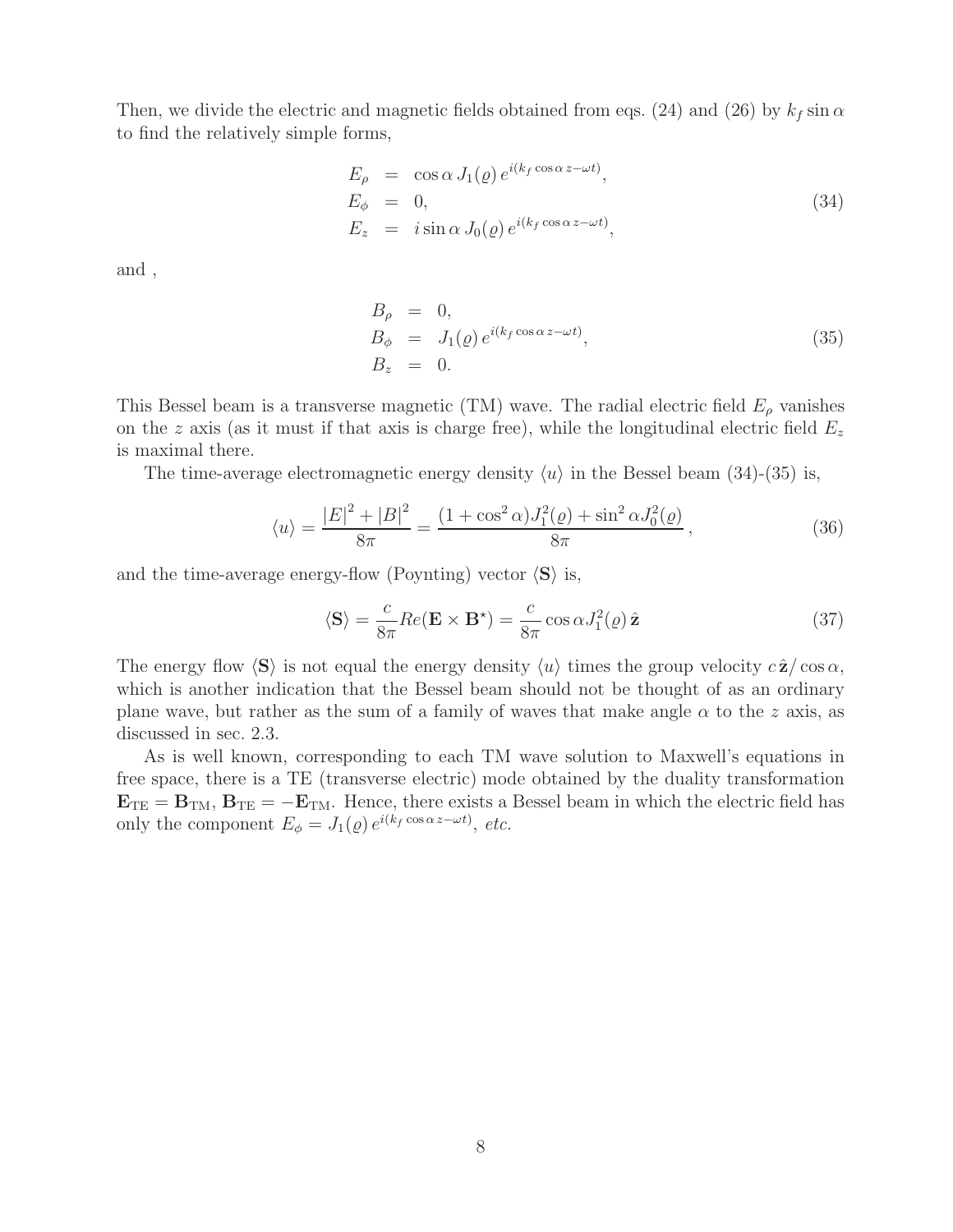# **A Appendix: Bessel Beams with Orbital Angular Momentum**

*This Appendix was written in January 2008 and updated April 2009.*

We look for solutions to the wave equation,

$$
\nabla^2 \mathbf{A} - \frac{1}{c^2} \frac{\partial^2 \mathbf{A}}{\partial t^2} = \begin{bmatrix} \frac{\partial^2 A_{\rho}}{\partial \rho^2} + \frac{1}{\rho} \frac{\partial A_{\rho}}{\partial \rho} + \frac{1}{\rho^2} \left( \frac{\partial^2 A_{\rho}}{\partial \phi^2} - A_{\rho} \right) + \frac{\partial^2 A_{\rho}}{\partial z^2} - \frac{2}{\rho^2} \frac{\partial A_{\phi}}{\partial \phi} - \frac{1}{c^2} \frac{\partial^2 A_{\rho}}{\partial t^2} \end{bmatrix} \hat{\boldsymbol{\rho}}
$$
  
\n
$$
= \begin{bmatrix} \frac{\partial^2 A_{\phi}}{\partial \rho^2} + \frac{1}{\rho} \frac{\partial A_{\phi}}{\partial \rho} + \frac{1}{\rho^2} \left( \frac{\partial^2 A_{\phi}}{\partial \phi^2} - A_{\phi} \right) + \frac{\partial^2 A_{\phi}}{\partial z^2} + \frac{2}{\rho^2} \frac{\partial A_{\rho}}{\partial \phi} - \frac{1}{c^2} \frac{\partial^2 A_{\phi}}{\partial t^2} \end{bmatrix} \hat{\boldsymbol{\phi}}
$$
  
\n
$$
= \begin{bmatrix} \frac{\partial^2 A_z}{\partial \rho^2} + \frac{1}{\rho} \frac{\partial A_z}{\partial \rho} + \frac{1}{\rho^2} \frac{\partial^2 A_z}{\partial \phi^2} + \frac{\partial^2 A_z}{\partial z^2} - \frac{1}{c^2} \frac{\partial^2 A_z}{\partial t^2} \end{bmatrix} \hat{\mathbf{z}} = 0
$$
 (38)

for the vector potential **A** in cylindrical coordinates, where the scalar wave functions  $A_{\rho}$ ,  $A_{\phi}$ , and  $A_z$  have the form,

$$
\psi(\mathbf{r},t) = f(\rho) e^{i(k_z z - \omega t \pm m\phi)},\tag{39}
$$

where m is a non-negative integer (so that  $\psi(\phi = 2\pi) = \psi(\phi = 0)$ ). For the case that  $A_{\rho} = A_{\phi} = 0$  and  $A_{z} = \psi$ , we obtain,

$$
\frac{d^2f}{d\rho^2} + \frac{1}{\rho}\frac{df}{d\rho} + \left(k_f^2 - k_z^2 - \frac{m^2}{\rho^2}\right)f = 0.
$$
\n(40)

This is the differential equation for Bessel functions of order  $m$ , so that one set of Bessel beams are generated by the vector potential,

$$
A_{\rho} = A_{\phi} = 0, \qquad A_z(\mathbf{r}, t) = J_m(k' \rho) e^{i(k_z z - \omega t \pm m\phi)}, \tag{41}
$$

where,

$$
k_z = k_f \cos \alpha, \qquad k' = k_f \sin \alpha, \qquad \varrho = k' \rho. \tag{42}
$$

We can also consider the solution  $A_{\rho} = \psi$ ,  $A_{\phi} = \pm i\psi$ ,  $A_{z} = 0$ , for which both the  $\hat{\rho}$  and  $\phi$  terms of eq. (38) lead to,

$$
\frac{d^2f}{d\rho^2} + \frac{1}{\rho}\frac{df}{d\rho} + \left(k_f^2 - k_z^2 - \frac{(m-1)^2}{\rho^2}\right)f = 0.
$$
\n(43)

Thus, a second set of Bessel beams are generated by the vector potential,

$$
A_{\rho}(\mathbf{r},t) = J_{m-1}(k'\rho) e^{i(k_z z - \omega t \pm m\phi)}, \qquad A_{\phi} = \pm i A_{\rho}, \qquad A_z = 0.
$$
 (44)

Since the Bessel function  $J_m$  is real, surfaces of constant phase (at fixed time) in the wave functions  $(41)$  and  $(44)$  are not planes of constant z, but rather they are "screws" of pitch  $2\pi m/k_f \cos \alpha = m\lambda_0/\cos \alpha$ , where  $\lambda_0 = 2\pi/k_f = 2\pi c/\omega$ . The wave vector is,

$$
\mathbf{k} = \nabla (k_z z \pm m\phi) = k_z \,\hat{\mathbf{z}} \pm \frac{m}{\rho} \,\hat{\boldsymbol{\phi}},\tag{45}
$$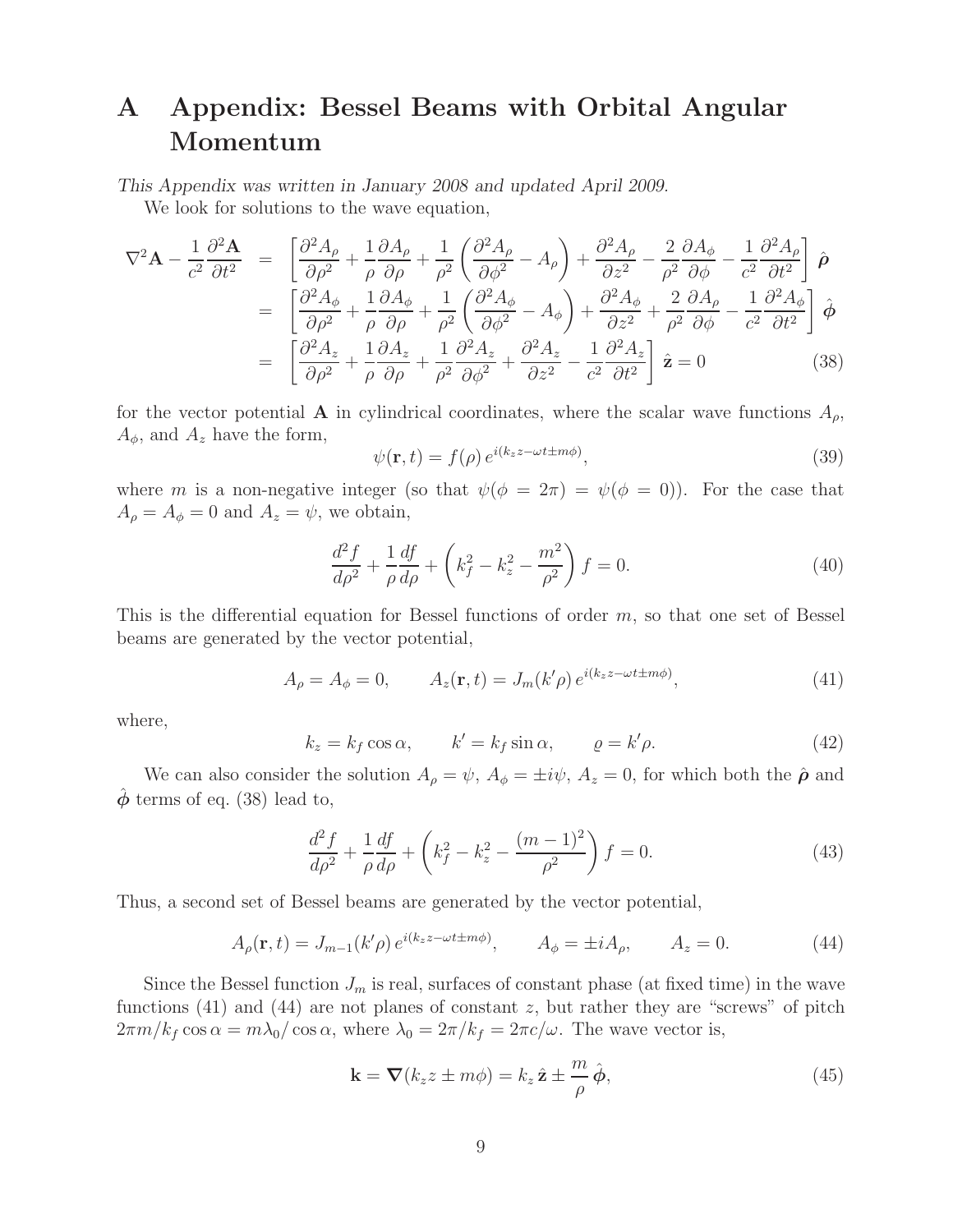which is perpendicular to the surfaces of constant phase has lines that form helices of constant radius  $\rho$ . The wave vector **k** makes angle  $\beta$  to the  $\hat{\mathbf{z}}$ -axis given by,

$$
\tan \beta = \pm \frac{m}{k_z \rho} = \pm \frac{m \tan \alpha}{\varrho} \,. \tag{46}
$$

As for Bessel beams with zero orbital angular momentum, the dispersion relation is given by eq. (8), *i.e.*,  $\omega(\mathbf{k}) = k_f c = k_z c / \cos \alpha$ , so the group velocity vector is again,

$$
\mathbf{v}_g = \nabla_{\mathbf{k}} \omega = \frac{c}{\cos \alpha} \hat{\mathbf{z}}.\tag{47}
$$

## **A.1 Bessel Beams Based on** A<sup>z</sup>

We first consider the case that the only nonzero component of the vector potential is  $A_z$ with the form  $(41)$ , for which,

$$
\nabla \cdot \mathbf{A} = \frac{\partial \psi}{\partial z} = i k_z J_m(\varrho) e^{i(k_z z - \omega t \pm m\phi)}.
$$
 (48)

Then, we divide the electric and magnetic fields obtained from eqs.  $(24)$  and  $(26)$  by k' to find the relatively simple TM forms,

$$
E_{\rho} = \cos \alpha \frac{J_{m+1}(\rho) - J_{m-1}(\rho)}{2} e^{i(k_z z - \omega t \pm m\phi)},
$$
  
\n
$$
E_{\phi} = \frac{\mp im \cos \alpha}{\rho} J_m(\rho) e^{i(k_z z - \omega t \pm m\phi)},
$$
  
\n
$$
E_z = i \sin \alpha J_m(\rho) e^{i(k_z z - \omega t \pm m\phi)},
$$
\n(49)

and,

$$
B_{\rho} = \frac{\pm im}{\varrho} J_m(\varrho) e^{i(k_z z - \omega t \pm m\phi)},
$$
  
\n
$$
B_{\phi} = \frac{J_{m+1}(\varrho) - J_{m-1}(\varrho)}{2} e^{i(k_z z - \omega t \pm m\phi)},
$$
  
\n
$$
B_z = 0.
$$
\n(50)

We can also obtain TE waves by the duality transform,  $\mathbf{E}_{TE} = \mathbf{B}_{TM}$ ,  $\mathbf{B}_{TE} = -\mathbf{E}_{TM}$ .

The time-average electromagnetic energy density  $\langle u \rangle$  in the Bessel beam (49)-(50) is,

$$
\langle u \rangle = \frac{|E|^2 + |B|^2}{8\pi} = \frac{\sin^2 \alpha}{8\pi} J_m^2(\varrho) + \frac{1 + \cos^2 \alpha}{8\pi} \left( \frac{m^2 J_m^2(\varrho)}{\varrho^2} + \frac{[J_{m+1}(\varrho) - J_{m-1}(\varrho)]^2}{4} \right)
$$
  

$$
= \frac{\sin^2 \alpha}{8\pi} J_m^2(\varrho) + \frac{1 + \cos^2 \alpha}{16\pi} [J_{m+1}^2(\varrho) + J_{m-1}^2(\varrho)], \tag{51}
$$

using the fact that  $2mJ_m/\varrho = J_{m+1} + J_{m-1}$ .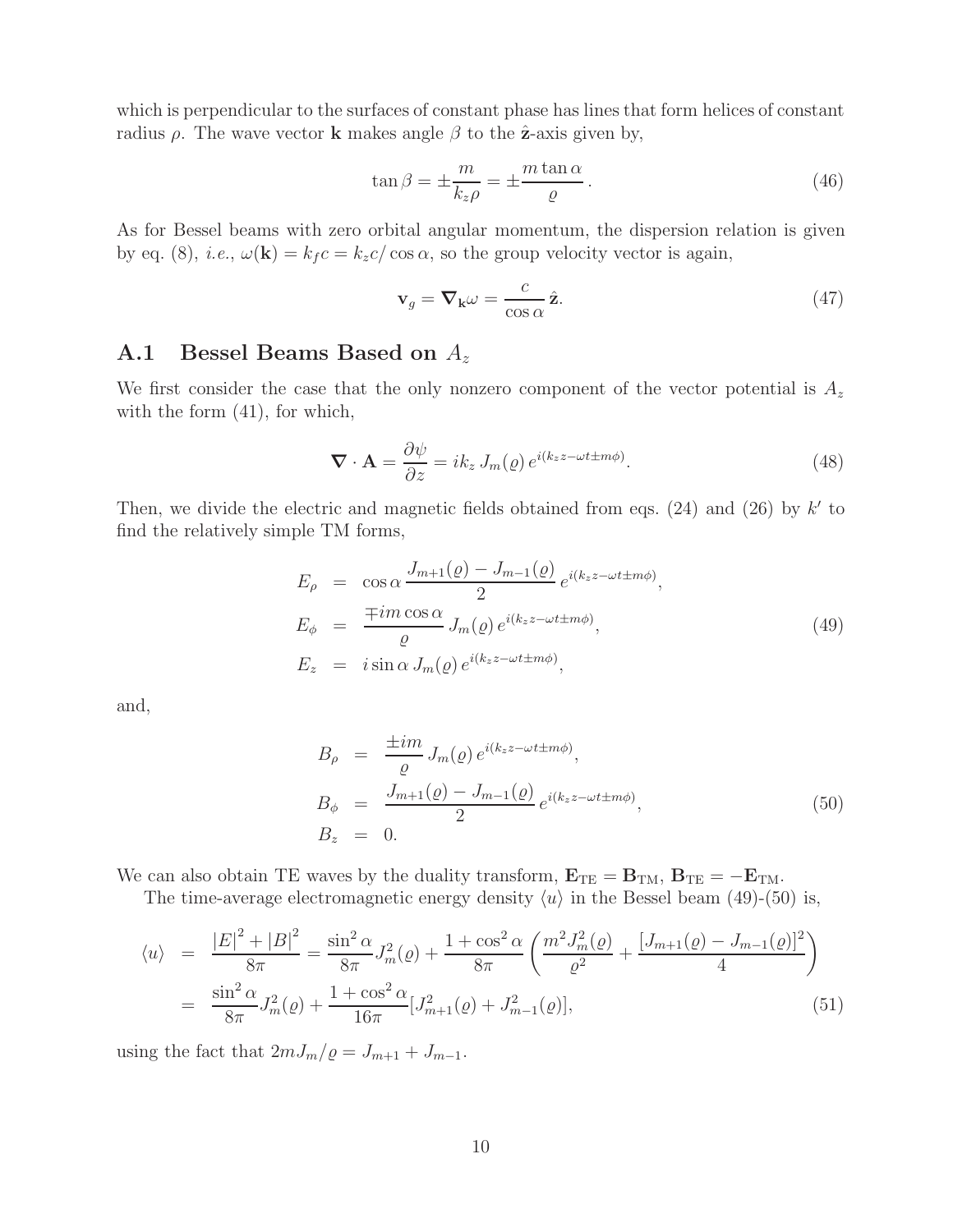The time-average energy-flow (Poynting) vector  $\langle S \rangle$  is,

$$
\langle \mathbf{S} \rangle = \frac{c}{8\pi} Re(\mathbf{E} \times \mathbf{B}^*)
$$
  
= 
$$
\frac{c}{8\pi} \left( \frac{\mp m \sin \alpha}{\varrho} J_m^2(\varrho) \hat{\boldsymbol{\phi}} + \cos \alpha \left[ \frac{m^2 J_m^2(\varrho)}{\varrho^2} + \frac{[J_{m+1}(\varrho) - J_{m-1}(\varrho)]^2}{4} \right] \hat{\mathbf{z}} \right)
$$
  
= 
$$
\frac{c}{8\pi} \left( \frac{\mp m \sin \alpha}{\varrho} J_m^2(\varrho) \hat{\boldsymbol{\phi}} + \cos \alpha \frac{J_{m+1}^2(\varrho) + J_{m-1}^2(\varrho)}{2} \hat{\mathbf{z}} \right).
$$
(52)

Lines of the energy flow vector  $\langle S \rangle$ , like those of the wave vector **k**, are helices of constant radius ρ. From eq. (52) we see that the energy-flow vector makes angle  $\gamma$  to the  $\hat{\mathbf{z}}$ -axis where  $\tan \gamma = \mp (m \tan \alpha/\varrho) 2J_m^2(\varrho)/[J_{m+1}^2(\varrho) + J_{m-1}^2(\varrho)]$ . Thus, the energy-flow vector **(S)** and the wave vector **k** are not in the same directions when index  $m$  is nonzero. For large |m| the wave vector **k** (parallel to the phase velocity) and the Poynting vector  $\langle S \rangle$  point in opposite directions; lines of these vector fields form very tight, opposing helices. The group velocity vector (47) corresponds to the energy-flow velocity averaged over the helical lines of the Poynting vector.

The time-average electromagnetic angular momentum density  $\langle \mathbf{l} \rangle$  is,

$$
\langle 1 \rangle = \mathbf{r} \times \langle \mathbf{p} \rangle = (\rho \hat{\boldsymbol{\rho}} + z \hat{\mathbf{z}}) \times \frac{\langle \mathbf{S} \rangle}{c^2}
$$
  
\n
$$
= \frac{1}{8\pi c} \left( \frac{\pm mz \sin \alpha}{\varrho} J_m^2(\varrho) \hat{\boldsymbol{\rho}} - \rho \cos \alpha \frac{J_{m+1}^2(\varrho) + J_{m-1}^2(\varrho)}{2} \hat{\boldsymbol{\phi}} + \frac{\mp m \rho \sin \alpha}{\varrho} J_m^2(\varrho) \hat{\mathbf{z}} \right)
$$
  
\n
$$
= \frac{1}{8\pi} \left( \frac{\pm mz \sin \alpha}{c\varrho} J_m^2(\varrho) \hat{\boldsymbol{\rho}} - \rho \cos \alpha \frac{J_{m+1}^2(\varrho) + J_{m-1}^2(\varrho)}{2c} \hat{\boldsymbol{\phi}} + \frac{\mp m}{\omega} J_m^2(\varrho) \hat{\mathbf{z}} \right), \qquad (53)
$$

recalling that the electromagnetic momentum density is given by  $\mathbf{p} = \mathbf{S}/c^2$ . The transverse components of the angular momentum density  $\langle \mathbf{l} \rangle$  integrate to zero over any transverse plane at fixed z. The longitudinal component can be interpreted as orbital angular momentum about the z axis. But, because the Bessel beam is the result of a superposition of converging plane waves, the orbital angular momentum does not obey the simple relation  $\langle \mathbf{l} \rangle = m \langle u \rangle / \omega$ , as would hold if the beam were comprised only of plane waves propagating in the  $z$  direction.<sup>3</sup>

## **A.2 Bessel Beams Based on** A<sup>ρ</sup> **and** A<sup>φ</sup>

We now consider the case that vector potential has the form  $(44)$ , for which,

$$
\nabla \cdot \mathbf{A} = \frac{\partial A_{\rho}}{\partial \rho} + \frac{A_{\rho}}{\rho} + \frac{1}{\rho} \frac{\partial A_{\phi}}{\partial \phi} = -k' J_{m}(\varrho) e^{i(k_{z}z - \omega t \pm m\phi)}, \qquad (54)
$$

<sup>3</sup>For comparison, so-called Gaussian-Laguerre laser beams also can carry orbital angular momentum, but since these beams are well approximated by plane waves that are essentially radial when far from the beam "waist", the orbital angular momentum is given by  $\langle \mathbf{l} \rangle = m \langle u \rangle / \omega$  [16]. For a discussion of how Bessel beams (and Gaussian-Laguerre beams) with high orbital angular momentum can be described in terms of skewed bundles of straight rays in the approximation of geometrical optics, see [18].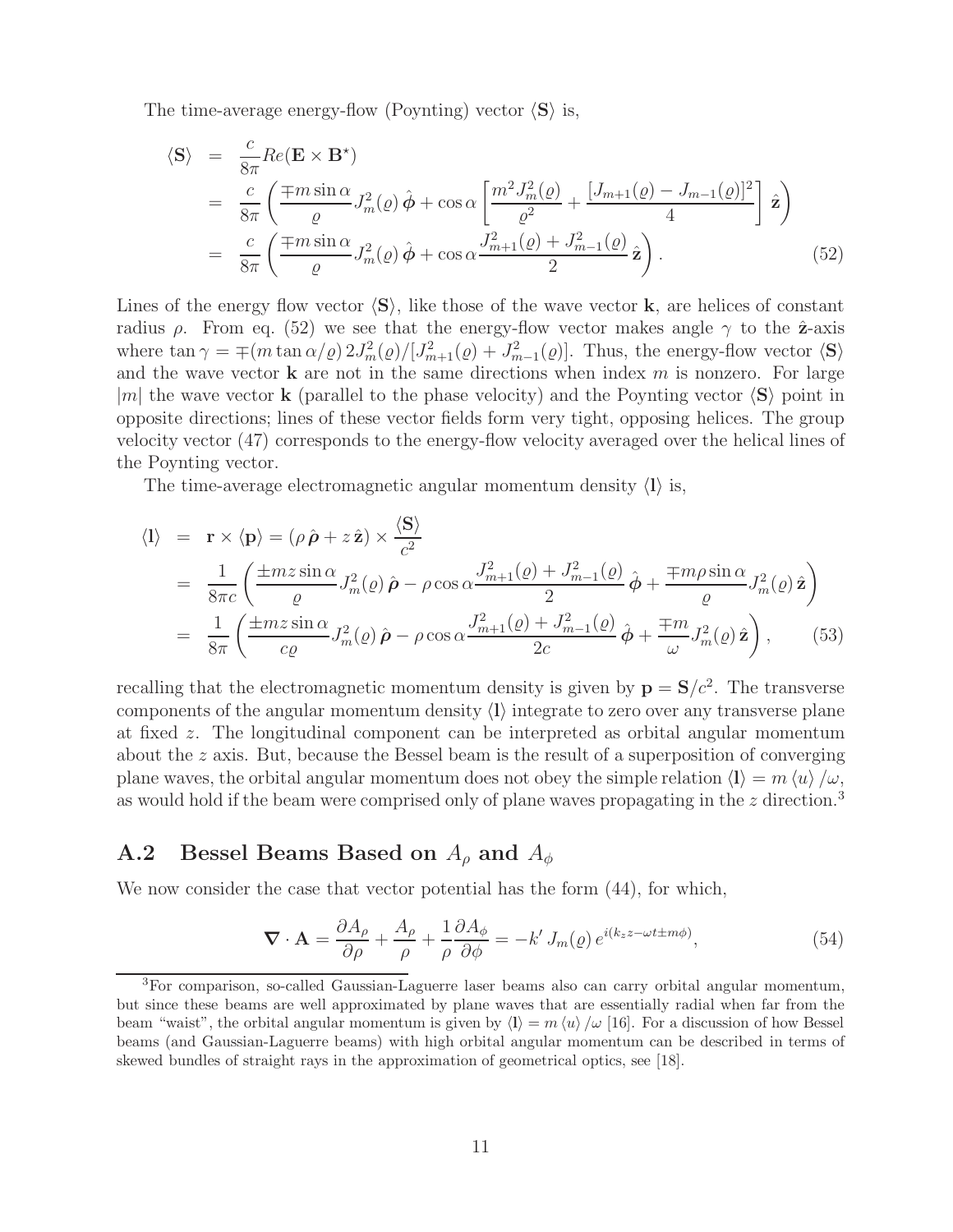noting that  $dJ_{m-1}(k'\rho)/d\rho = -k'J_m(k'\rho) + [(m-1)/\rho]J_{m-1}(k'\rho)$ . Then, we divide the electric and magnetic fields obtained from eqs. (24) and (26) by  $\pm k_z$  to find the forms,

$$
E_{\rho} = \pm i \left( \frac{m \sin^2 \alpha}{\varrho \cos \alpha} J_m(\varrho) + \cos \alpha J_{m-1}(\varrho) \right) e^{i(k_z z - \omega t \pm m\phi)},
$$
  
\n
$$
E_{\phi} = \left( \frac{m \cos \alpha}{\varrho} J_m(\varrho) - \frac{J_{m-1}(\varrho)}{\cos \alpha} \right) e^{i(k_z z - \omega t \pm m\phi)},
$$
  
\n
$$
E_z = \mp \sin \alpha J_m(\varrho) e^{i(k_z z - \omega t \pm m\phi)},
$$
\n(55)

and,

$$
B_{\rho} = J_{m-1}(\rho)e^{i(k_z z - \omega t \pm m\phi)},
$$
  
\n
$$
B_{\phi} = \pm i J_{m-1}(\rho)e^{i(k_z z - \omega t \pm m\phi)},
$$
  
\n
$$
B_z = -i \tan \alpha J_m(\rho)e^{i(k_z z - \omega t \pm m\phi)},
$$
\n(56)

The dual solutions,  $\mathbf{E}' = \mathbf{B}$ ,  $\mathbf{B}' = -\mathbf{E}$ , correspond to circularly polarized Bessel beams, which may be the most physically interesting of the four sets of solutions exhibited here.

# **References**

- [1] J. Durnin, *Exact solutions for nondiffracting beams. I. The scalar theory*, J. Opt. Soc. Am. A **4**, 651 (1987), http://kirkmcd.princeton.edu/examples/optics/durnin\_josa\_a4\_651\_87.pdf
- [2] J. Durnin, J.J. Miceli, Jr. and J.H. Eberly, *Diffraction-free beams*, Phys. Rev. Lett. **58**, 1499 (1987), http://kirkmcd.princeton.edu/examples/optics/durnin\_prl\_58\_1499\_87.pdf
- [3] J.A. Stratton, *Electromagnetic Theory* (McGraw-Hill, 1941), http://kirkmcd.princeton.edu/examples/EM/stratton\_electromagnetic\_theory.pdf
- [4] D. Mugnai, A. Ranfagni and R. Ruggeri, *Observation of Superluminal Behavior in Wave Propagation*, Phys. Rev. Lett. **84**, 4830 (2000), http://kirkmcd.princeton.edu/examples/optics/mugnai\_prl\_84\_4830\_00.pdf
- [5] S.A. Schelkunoff, *A mathematical theory of linear arrays*, Bell. Sys. Tech. J. **22**, 80 (1943), http://kirkmcd.princeton.edu/examples/EM/schelkunoff\_bstj\_22\_80\_43.pdf
- [6] C.J. Bouwkamp and N.G. deBruijn, *The problem of optimum antenna current distribution*, Philips Res. Rep. **1**, 135 (1946), http://kirkmcd.princeton.edu/examples/EM/bouwkamp\_prr\_1\_135\_46.pdf
- [7] N. Yaru, *A Note on Super-Gain Antenna Arrays*, Proc. I.R.E. **39**, 1081 (1951), http://kirkmcd.princeton.edu/examples/EM/yaru\_procire\_39\_1081\_51.pdf
- [8] C.A. McQueen, J. Arlt and K. Dholkia, *An experiment to study a "nondiffracting" light beam*, Am. J. Phys. **67**, 912 (1999), http://kirkmcd.princeton.edu/examples/optics/mcqueen\_ajp\_67\_912\_99.pdf